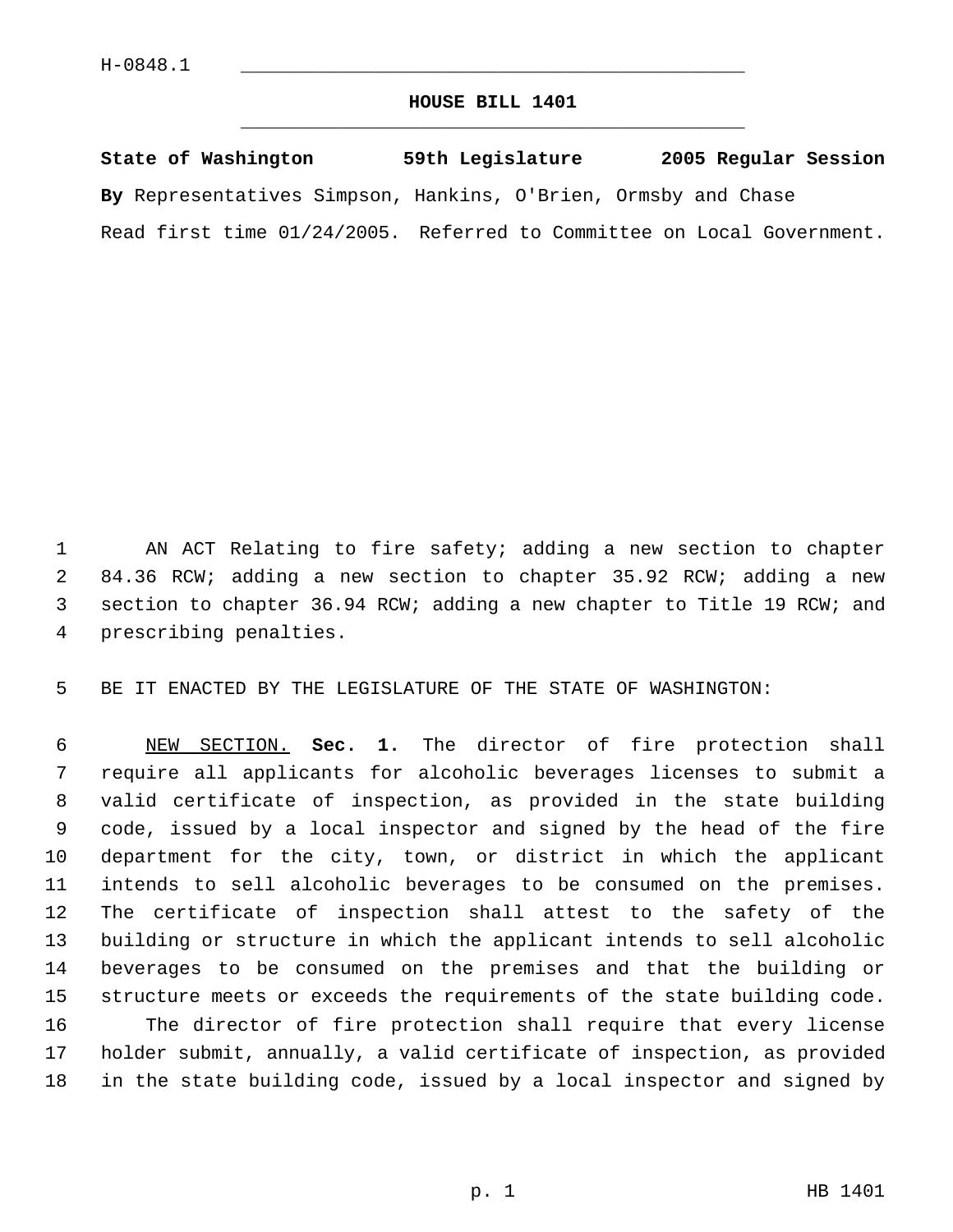the head of the fire department for the city, town, or district in which the premises is located and from which alcoholic beverages intended to be consumed on the premises are to be sold. The issuance of this certificate is a precondition for the issuance or renewal of a license and the director of fire protection may summarily revoke any license upon notice of noncompliance or expiration of the certificate, by operation of law and without a hearing. The director of fire protection may presume that the premises conform with the inspection safety requirements for the premises as provided for in the state building code based upon the certificate, however the presumption may be rebutted.

 Failure by the inspector to issue an annual certificate of inspection, signed by the head of the fire department, may be appealed in accordance with the inspection safety requirement procedures for appeal as provided in the state building code.

 The director of fire protection may authorize the issuance of a temporary license to any applicant or license holder who has been issued a temporary certificate of inspection by a local inspector and signed by the head of the fire department, as provided in the state building code, if the applicant or license holder has complied with the terms therein and the temporary certificate of inspection has not expired. This temporary license may be revoked by the director of fire protection, without a hearing, if the licensee has failed to comply with the terms of the temporary certificate.

 Failure by the inspector to issue an annual certificate of inspection signed by the head of the fire department may be appealed in accordance with the procedures for appeal as provided for in the state building code.

 The director of fire protection shall adopt rules to implement this section.

 NEW SECTION. **Sec. 2.** (1) The state building code council shall require the owner of any building or structure or portion thereof, that includes a place of business designed or used for occupancy as a nightclub, dance hall, discotheque, bar, or for similar entertainment purposes, with a capacity of one hundred persons or more, to install an adequate system of automatic sprinklers throughout the building including, but not limited to, residential dwellings and in any common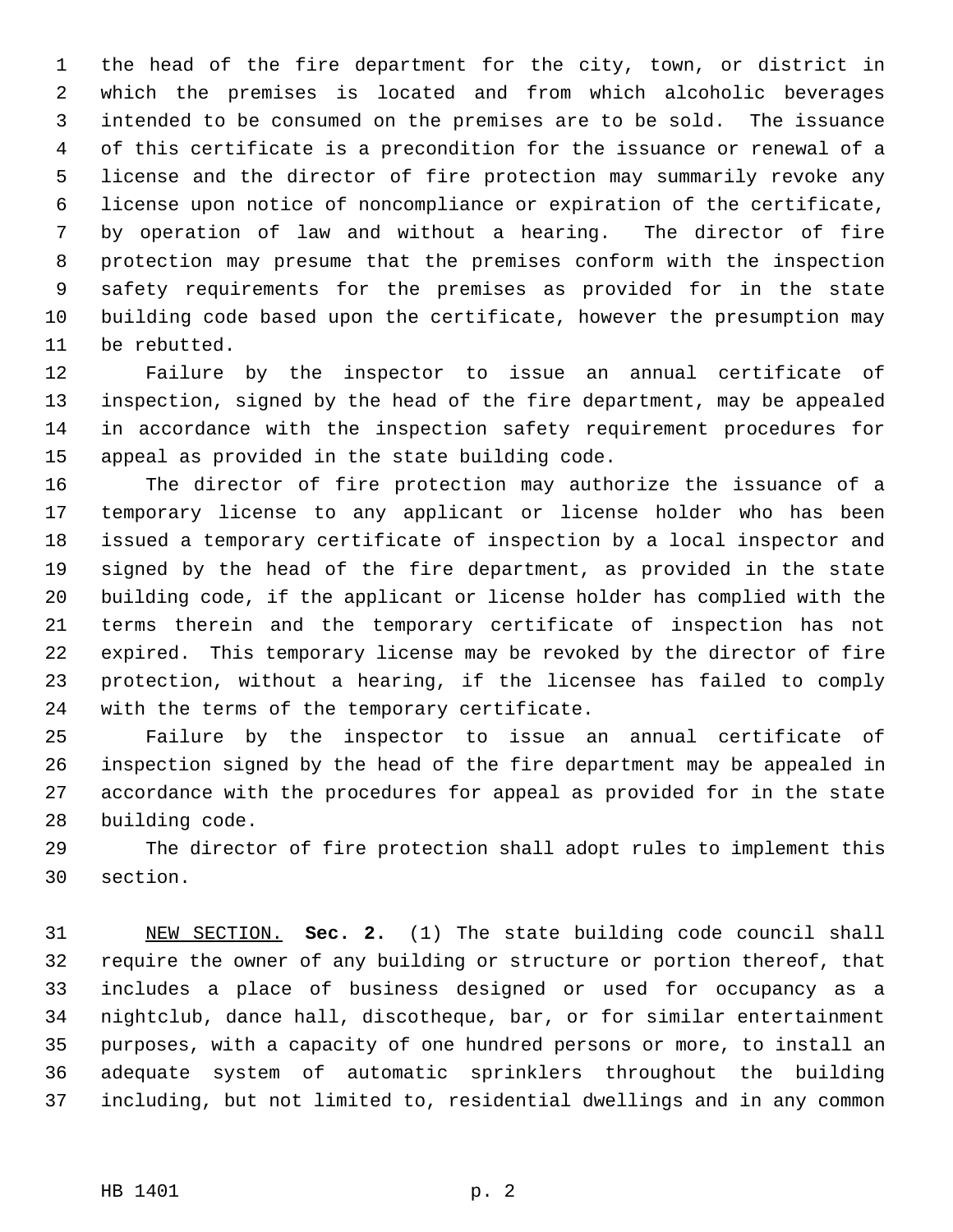areas connected thereto, in accordance with the state building code. This section does not apply to the construction or substantial alteration of buildings or structures, approved by building permit on or after July 1, 2004. This subsection does not preclude the board of building regulations and standards from prescribing more stringent sprinkler requirements.

 (2) Whoever is aggrieved by an interpretation, order, requirement, or direction under this section, or whoever is aggrieved by a failure of a building official to take action under this section, may, within forty-five days after the service of notice of the interpretation, order, requirement, or direction, or after forty-five days of the failure to act, appeal from the interpretation, order, requirement, direction, or failure to act under chapter 34.05 RCW.

 NEW SECTION. **Sec. 3.** (1) For the purpose of this section, "adequate system of automatic sprinklers" includes: (a) A working automatic sprinkler system; (b) fire alarm system control equipment which provides notice of an emergency within a place of assembly; and (c) adequate monitoring of and reporting of any activation of the automatic sprinkler system and fire alarm equipment, in accordance with the state building code in effect at the time of the installation of such a system and equipment.

 (2) Every building or structure, or portions thereof, of public assembly, with a capacity of one hundred persons or more, that is designed or used for occupancy as a nightclub, dance hall, discotheque, bar, or for similar entertainment purposes, including all rooms, lobbies, and other spaces connected thereto and all means of egress and entrances, including any such public assembly located within a mixed use building or structure, including a building or structure owned or controlled by the state or a political subdivision of the state (a) which is existing, or (b) for which an approved building permit was issued before July 1, 2004, must be protected throughout with an adequate system of automatic sprinklers, in accordance with the state building code. This section does not apply to a place of assembly within a building, structure, or portions thereof used principally as a house of worship, restaurant, lecture hall, auditorium, state or local government building, educational function facility, or other similar place of assembly. Temporary use of such a building or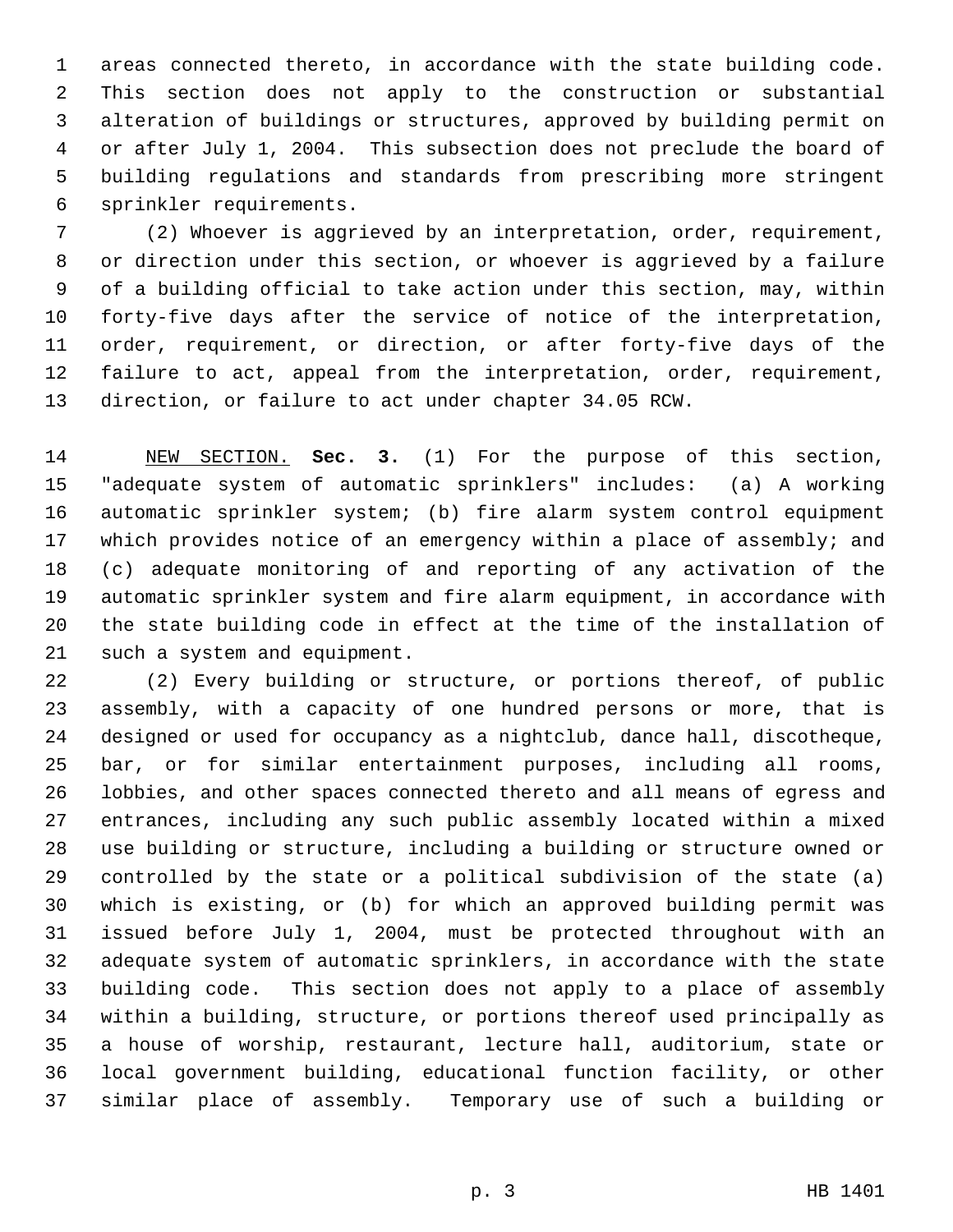structure or portions thereof as a nightclub, dance hall, discotheque, bar, or for similar entertainment purposes may be allowed if a permit is issued for that use by the head of the fire department in consultation with the local building inspector or inspector who may set the terms and conditions to protect against fire and preserve public safety.

 (3) Any owner of a business designed or used for occupancy as a nightclub, dance hall, discotheque, bar, or for similar entertainment purposes to which subsection (2) of this section does not apply shall install a system of automatic sprinklers within the building or structure in accordance with the state building code if the business: (a) Violates the maximum capacity for such a building or structure two or more times in a twelve-month period; or (b) violates the maximum capacity of such a building or structure by a number greater than one- half of the maximum capacity. Any owner of a building or structure required to install automatic sprinklers as a result of a violation under this subsection shall do so within one year of being cited for the violation, and is responsible for the full costs of installation. Any business owner cited for violating the maximum capacity for his or her place of business is subject to a ten thousand dollar fine for a first or second offense. The penalty for a third offense is the loss of the business license, and all food, entertainment, and other licenses associated with the business.

 (4) Whoever is aggrieved by an interpretation, order, or requirement issued under this section, or whoever is aggrieved by a failure to take action under this section, may (a) within forty-five days after the service of notice of such interpretation, order, or requirement, or (b) after forty-five days of the failure to act, appeal from that interpretation, order, or requirement, or failure to act.

 (5) The cost of installing an adequate system of automatic sprinklers under this section shall be borne in its entirety by the owner of the building or structure.

 NEW SECTION. **Sec. 4.** (1)(a) Any owner, occupant, lessee, or other person having control or supervision of any assembly use group building and who causes or permits a dangerous condition to exist on the premises at anytime shall be punished by a fine of not more than five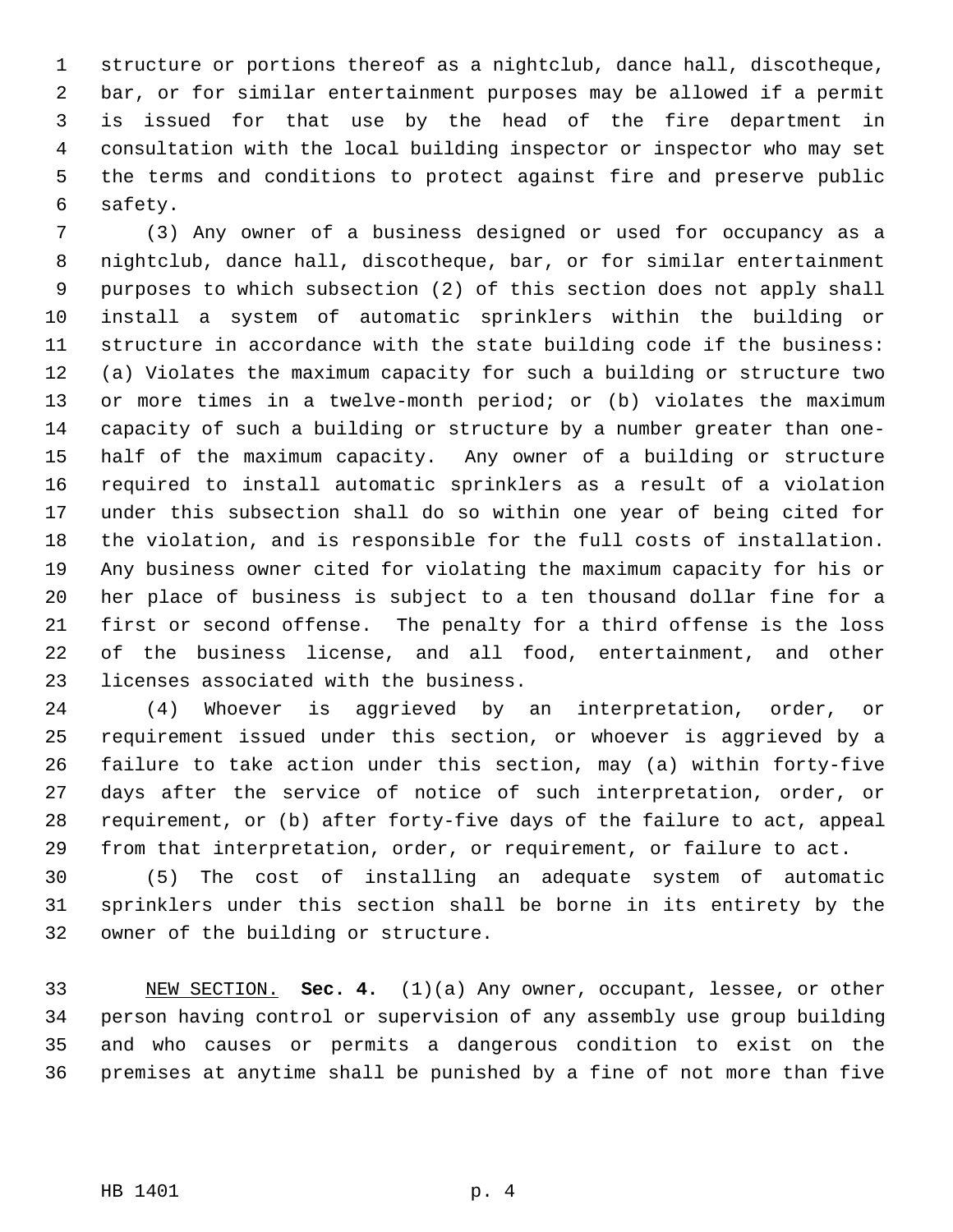thousand dollars or by imprisonment for not more than two and one-half years, or both.

(b) For the purposes of this section, "dangerous condition" means:

(i) Any blocked or impeded ingress or egress;

 (ii) The failure to maintain or the shutting off of any fire protection or fire warning system required by law;

 (iii) The storage of any flammable or explosive without a properly issued permit in quantities in excess of allowable limits of any permit to store;

 (iv) The use of any firework or pyrotechnic device without a properly issued permit; or

(v) Exceeding the occupancy limit established by local ordinance.

 (2) Whoever is convicted of a second or subsequent violation of subsection (1) of this section shall be punished by a fine of not more than twenty-five thousand dollars or by imprisonment for not more than five years, or both.

 NEW SECTION. **Sec. 5.** (1) Within eighteen months after the effective date of this act, the owner of any building or structure or portion thereof, subject to this chapter, must file a plan with the designated local authority for the installation of an adequate system of automatic sprinklers. The plan is subject to approval by the local authority.

 (2) Within three years of the effective date of this act, an owner under subsection (1) of this section must complete the installation of the system set forth in the plan.

 NEW SECTION. **Sec. 6.** A new section is added to chapter 84.36 RCW to read as follows:

 (1) The addition of a system of automatic sprinklers to any building or structure or portion thereof, subject to chapter 19.-- RCW (sections 1 through 5 of this act) is exempt from taxation for the ten years subsequent to the completion of the addition to the extent that the addition represents an increase in value. A taxpayer seeking this exemption must file notice of intent to add the system of automatic sprinklers prior to the addition being made on forms prescribed by the department of revenue and furnished to the taxpayer by the county assessor.